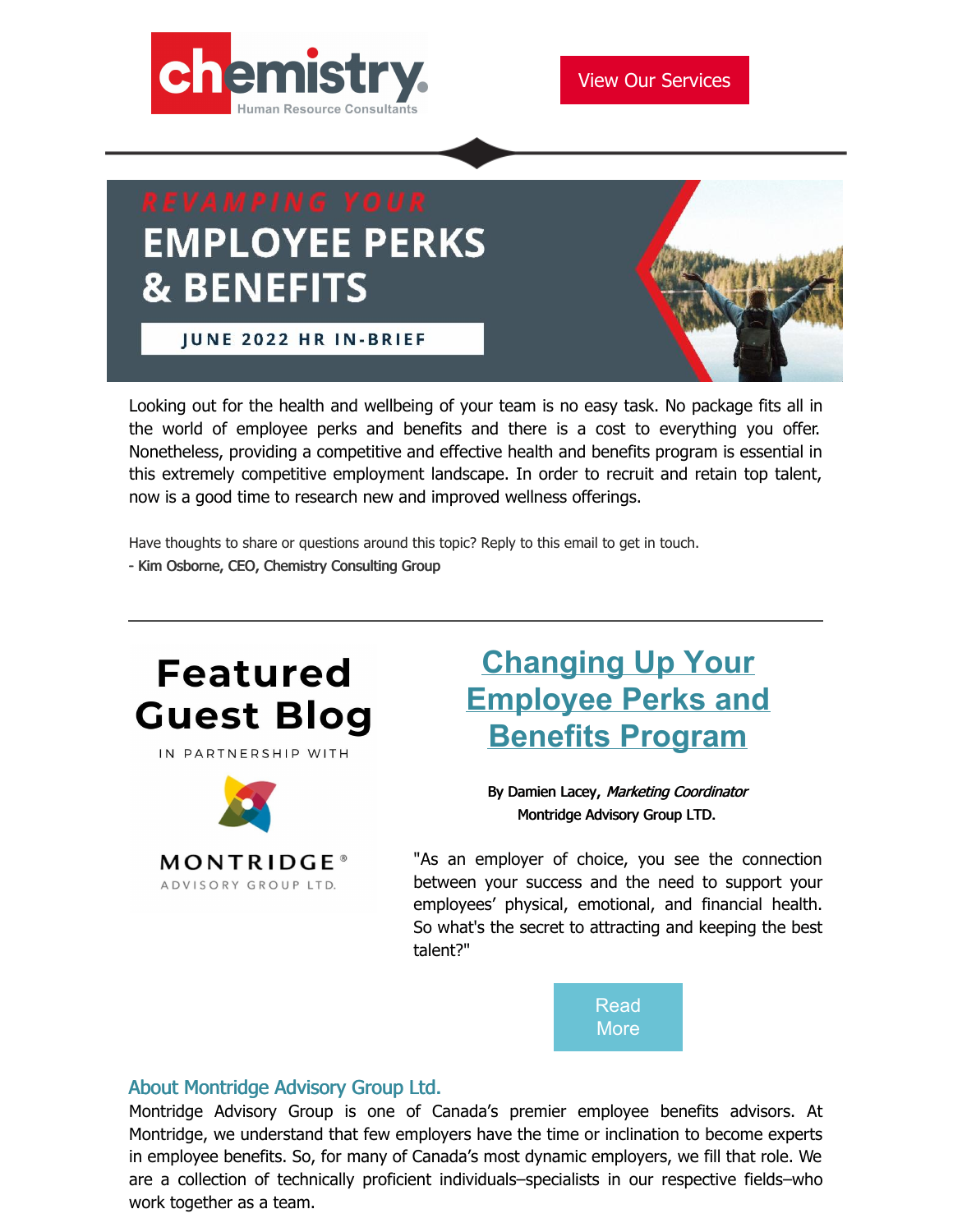## 21 Best [Employee](https://snacknation.com/blog/best-employee-perks/) Perks Your Team Will Love In 2022



#### **[Snacknation](https://snacknation.com/blog/best-employee-perks/)**

"Company perks remain a major opportunity for most companies, who aren't taking full advantage of the appeal of non-monetary benefits for most employees. "

[Continue](https://snacknation.com/blog/best-employee-perks/) Reading

### How Are Personalized [Communications](https://www.benefitscanada.com/archives_/benefits-canada-archive/how-are-personalized-communications-connecting-with-employees/) Connecting with Employees?



#### [Benefits](https://www.benefitscanada.com/news/bencan/top-5-hr-benefits-and-pension-stories-of-the-week-10/) Canada

"As employers increasingly customize their human resources, benefits and pension communications campaigns, how are these methods connecting with employees?"

[Continue](https://www.benefitscanada.com/archives_/benefits-canada-archive/how-are-personalized-communications-connecting-with-employees/) Reading

## Canada's Top [Family-Friendly](https://www.canadastop100.com/family/) Employers 2022



#### Canada's Top 100 [Employers](https://www.canadastop100.com/family/)

"Here are 2022 winners of the Canada's Top Family-Friendly Employers competition. Click an employer name to read our editors' full Reasons for Selection..."

[Continue](https://www.canadastop100.com/family/) Reading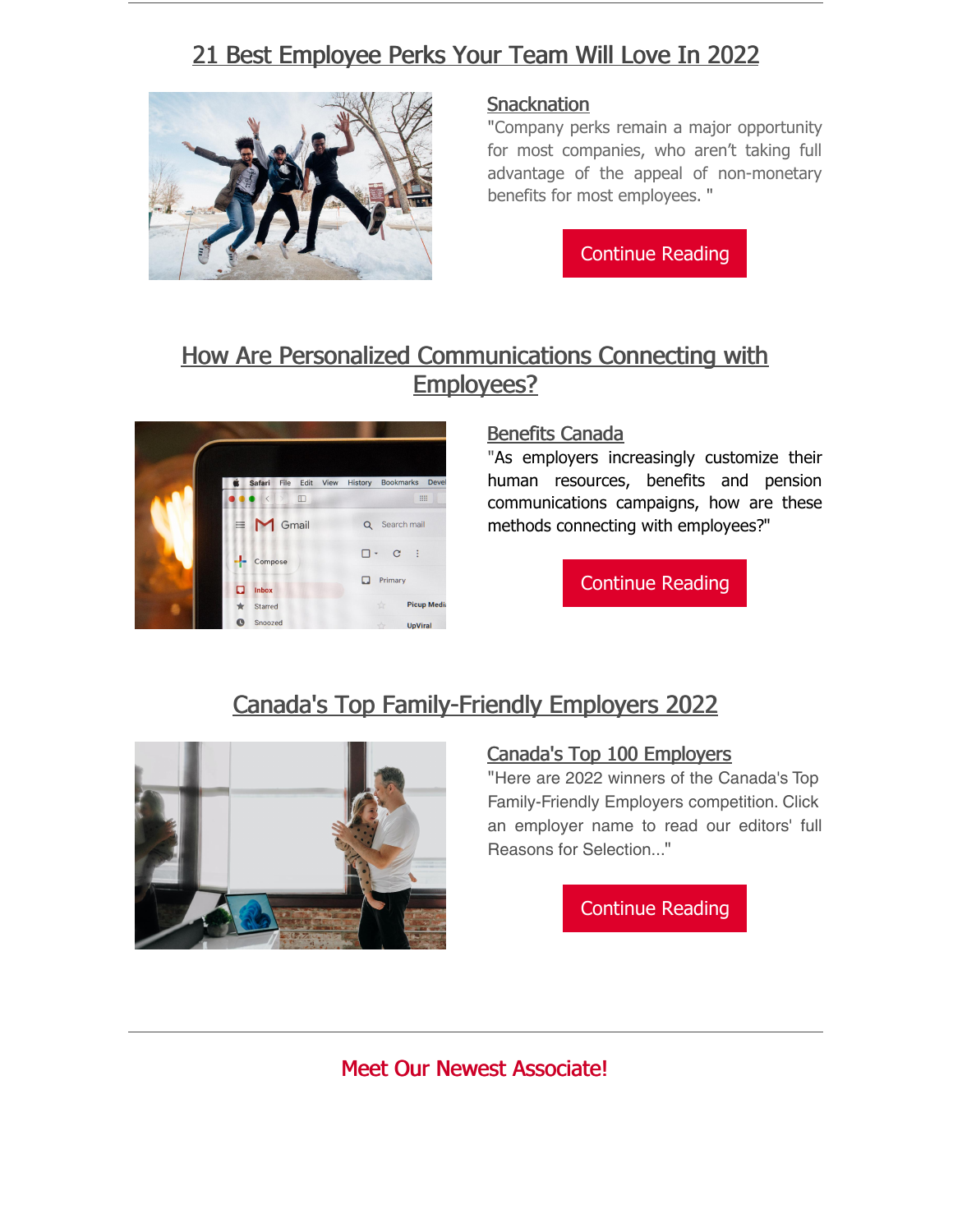

## Featured Chemistry Consulting Article: Turn Conflict into a [Competitive](https://www.chemistryconsulting.ca/blog/) Advantage

By Ashli [Komaryk,](https://www.chemistryconsulting.ca/why-chemistry/ashli-komaryk/) MBA, ACC Associate Consultant, Certified Organizational Coach

"Here are six strategies you can experiment with on your team to build trust and psychological safety. These strategies set the stage for more creative solution-finding, improved operational efficiencies in every department and a generally heightened state of well-being on your team."

[Read](https://www.chemistryconsulting.ca/blog/) more